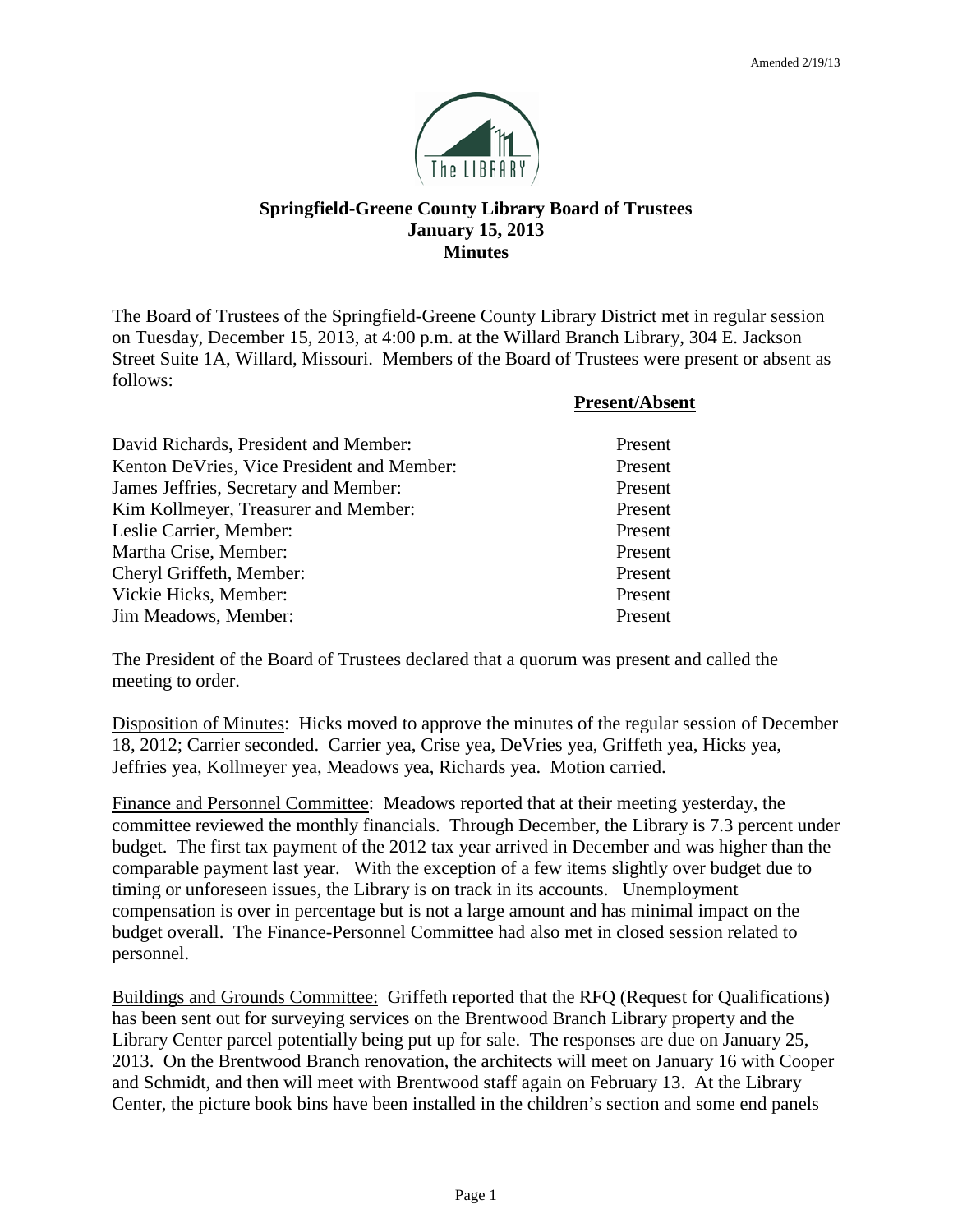have been moved around. All branches now have picture book bins except Brentwood, which will not have them installed until after the renovation. The elevator at the Library Center has been repaired. The new office space at the Midtown-Carnegie Branch Library is being finished and the Ozarks Literacy Council administration is settling in.

Report of the Director:

- Legislative advocacy has begun for the year, with Missouri Library Association Advocacy Day scheduled for February 5 in Jefferson City. Board members wishing to attend will need to notify Cooper by Friday January 18 if they would like to go.
- Passport Agency status is still frozen at this time and Cooper will update if that changes.
- The City of Springfield conducted an active-shooter training, and several Library managers took that training. The Library will use that material to develop its own training in this area in an effort to be prepared for the possibility of an active shooter on Library property.
- Associate Director Jim Schmidt presented an analysis of statistics spanning an 8-year time period to determine trends related to the economic downturn of 2008-2009. The data reveal that circulation spiked at that time and is now normalizing, as opposed to any consistent downward trend occurring. Traffic and program attendance are consistently trending upward. The statistic that does bear further analysis is the meeting room statistics over the 8-year span since the attendance numbers are down but the number of groups using the rooms is up. This may suggest that more meeting rooms of smaller size would fit the needs of patrons better. More study will be done into meeting room use at the Library Center and the Library Station.
- Last week's Battle of Springfield commemorative programming drew more than 1,000 people.
- The Ozarks Literacy Council has scheduled an open house event at the Midtown-Carnegie Branch office on February 20, 2013 at 4:30 p.m. to 6:30.
- The week of January 27 will be Food for Fines week, during which time one item of nonperishable food donated will be redeemed for 50 cents waiver in fines.
- Cooper will attend the Midwinter meeting of the American Library Association in Seattle, Washington on January 25 through 29.

Foundation Update: Foundation Director Valerie Richardson reported that the Foundation Board continues to work on the capital campaign. Chair persons will not be announced until February. The Foundation received \$50,000 from the Friends of the Library as its first installment towards the pledge of \$300,000 it made to the Brentwood Capital Campaign. The Mid-America Singers will perform on February 24, 2013 with a fundraising VIP reception afterwards. The charge will be \$50 per person and feature wine and hors d'oeuvres. Proceeds will go towards the Brentwood Capital Campaign. A direct mailing went out in December, and there will be another one in March. There will be an author's gala in the fall of 2013, with a noted author as speaker. The audit and tax filing are complete. Cause Momentum is an online fundraising effort that will be entering the beta phase, and the Foundation will join that project at that point.

Board Education: Sarah Bean Thompson presented a program on Collaborative Programming efforts, about which she has written columns for the publication *Public Libraries*. She and her staff have assisted teen volunteers who wanted to perform service for the children of the